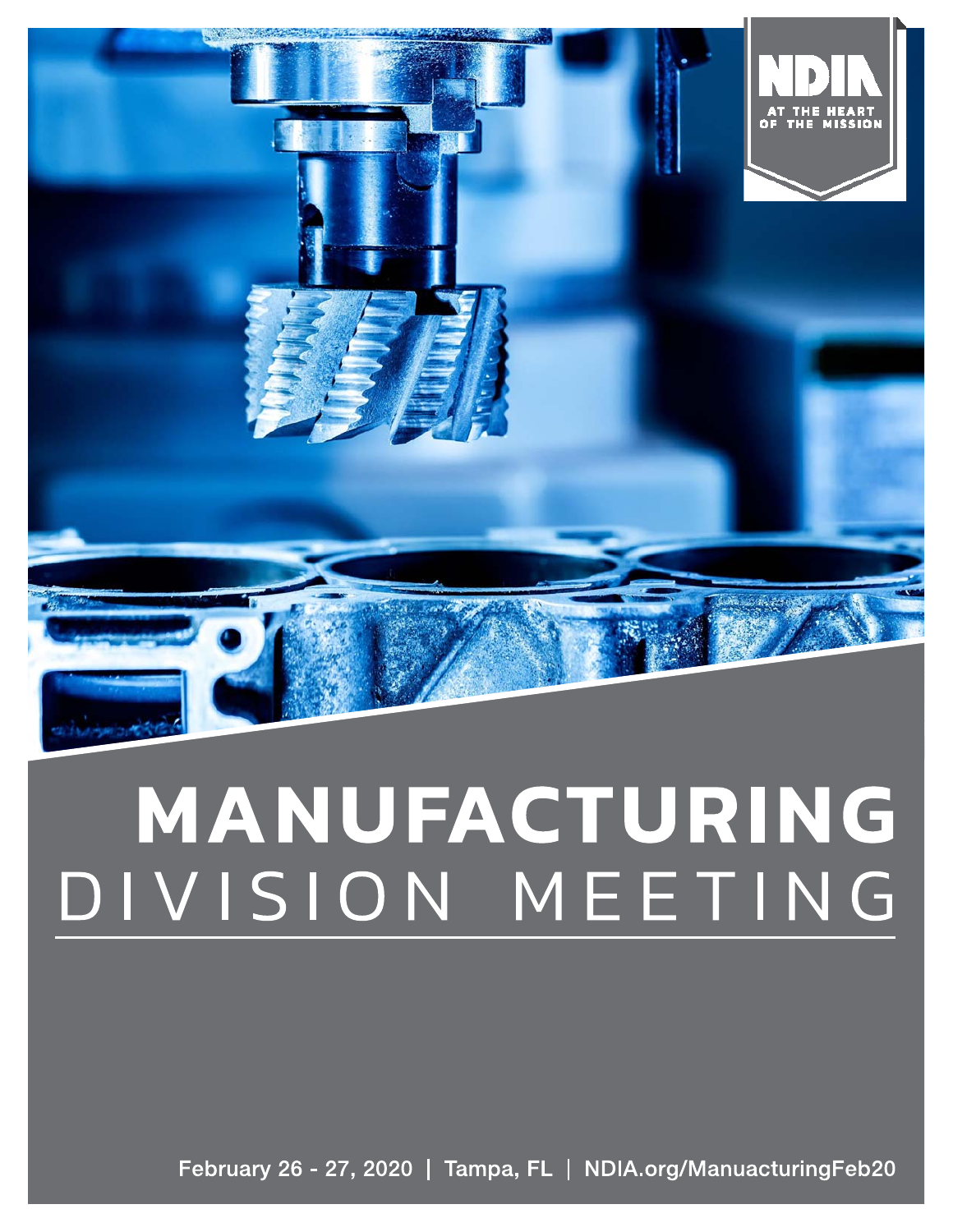# **AGENDA**



# **WEDNESDAY, FEBRUARY 26**

- 8:00 am 3:00 pm REGISTRATION LOBBY
- $8:00 9:00$  am **CONTINENTAL BREAKFAST COLLABORATION SPACE**
- $9:00 9:15$  am **WELCOME & INTRODUCTIONS BLACK SEA CLASSROOM**

Dr. Kenneth Sullivan Manufacturing Division Chair, Micro Craft, Inc.

#### $9:15 - 9:30$  am **WELCOME AND INTRODUCTION TO SOFWERX BLACK SEA CLASSROOM**

**Tambrein Bates** Director, SOFWERX

 $9:30 - 10:00$  am **DEFESEWERX UPDATE** 

**BLACK SEA CLASSROOM** 

# **Laurie Moncrieff**

Executive Director, DEFESEWERX

 $10:00 - 11:00$  am **OSD MANUFACTURING INITIATIVES BLACK SEA CLASSROOM** 

> **Robert Gold** Director, Technology and Manufacturing Industrial Base, OUSD (R&E)

 $11:00 - 11:15$  am **BREAK COLLABORATION SPACE** 

### $11:15 - 11:45$  am **CYBERSECURITY MATURITY MODEL CERTIFICATION: IMPLEMENTATION OF** THE CMMC POLICY IN MID 2020

**BLACK SEA CLASSROOM** 

**Corbin Evans** Director of Regulatory Policy, NDIA

11:45 am - 1:00 pm NETWORKING LUNCH **COLLABORATION SPACE**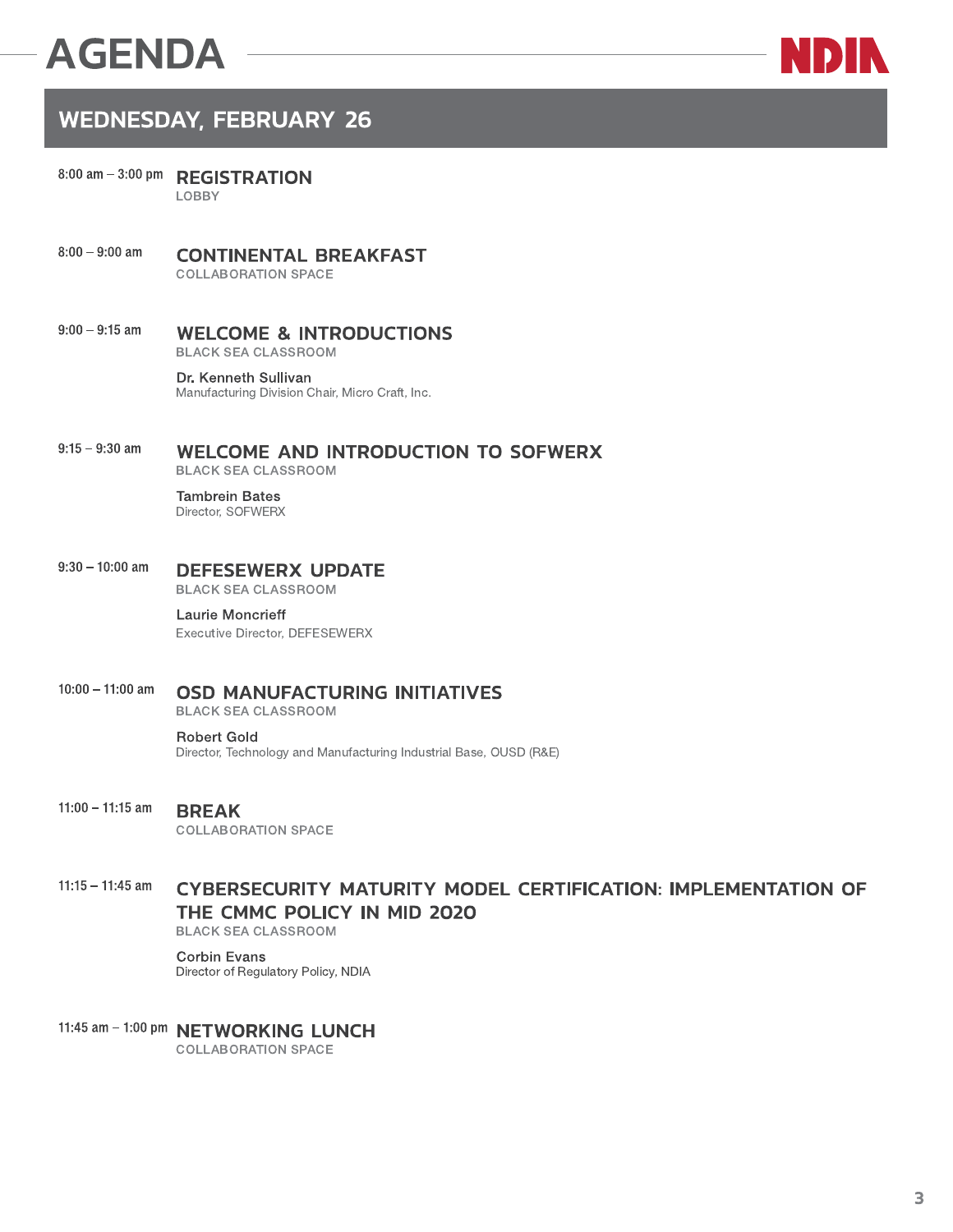#### $1:00 - 1:45$  pm **CMMC 1.0 IS HERE! - NOW WHAT?**

**BLACK SEA CLASSROOM** 

#### Sam Morthland

Executive Vice President, Federal Services | Sera-Brynn

#### $1:45 - 3:00$  pm **SPECIAL OPERATIONS COMMAND S&T INITIATIVES**

**BLACK SEA CLASSROOM** 

# **Howard Strahan**

Deputy Director of United States Special Operations Command AT&L S&T

#### $3:00 - 3:15$  pm **BREAK**

**COLLABORATION SPACE** 

#### $3:15 - 4:00$  pm MXD UPDATE ON CYBER PHYSICAL SECURITY TESTBEDS **COLLABORATION SPACE**

Akin Akinbosoye Director of Cyber Security, MxD

#### $4:00 - 5:30$  pm **COMMITTEE WORKING SESSION**

MARATHON, CONCORD, NORMANDY ROOMS

## **DoD Supply Chain Network Ethan Plotkin** CEO, GDCA, Inc Chair, NDIA DoD Supply Chain Management Committee

# **Manufacturing Workforce**

Dr. Kenneth Sullivan President & CEO, Micro Craft, Inc. Chair, NDIA Manufacturing Division

# **Technology for Manufacturing**

**Jeff Shubrooks** 

Manufacturing Capabilities Lead, Raytheon Company Chair, NDIA Technology for Manufacturing Committee

#### $6:00 - 7:30$  pm **RECEPTION**

THE BAD MONKEY

1717 E 7TH AVE, TAMPA, FL 33605